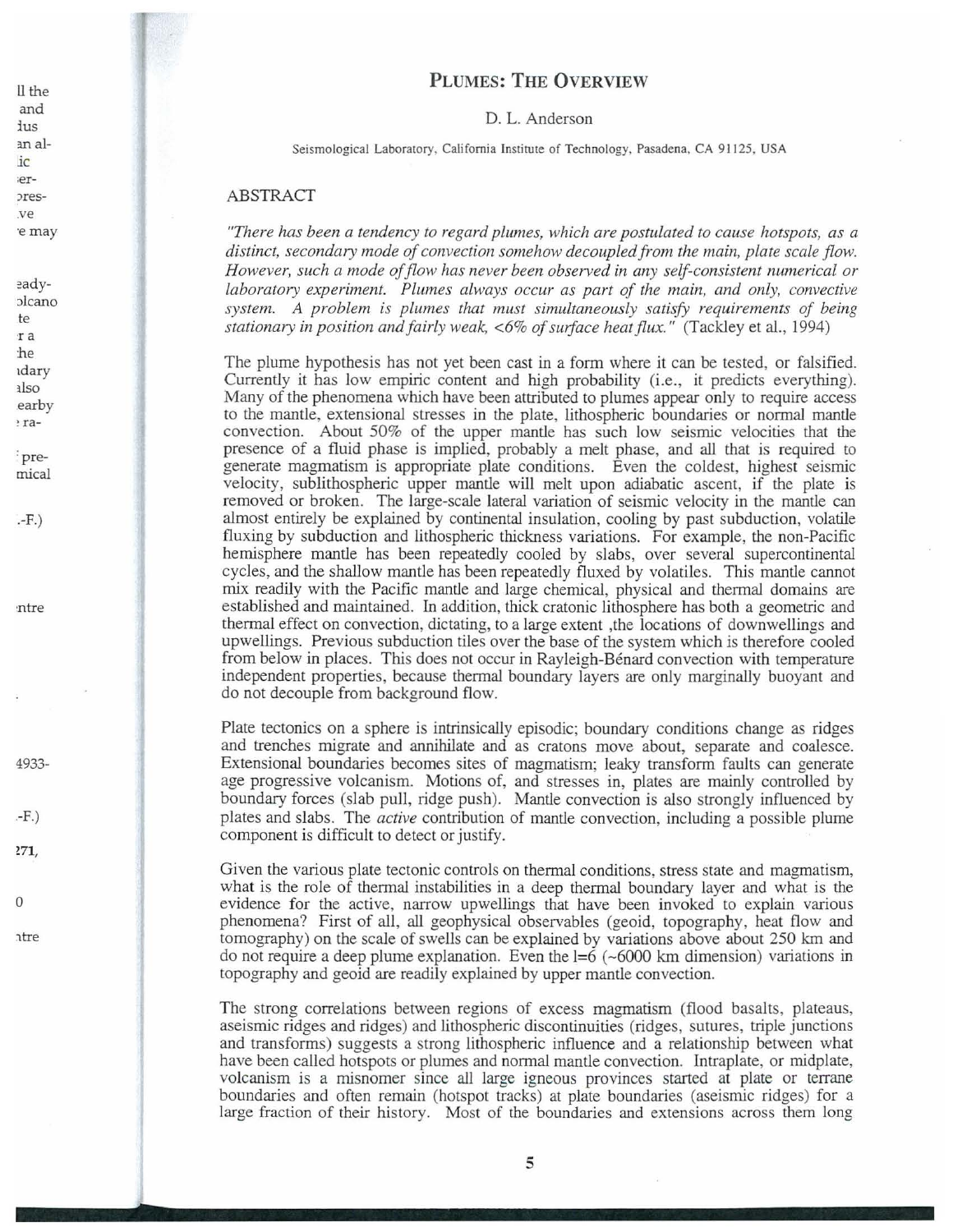predate the excess magmatism; for example, plate separation often propagates toward "hotspots" (Red Sea-Afar; North Atlantic-Iceland) and are therefore not caused by the (Red Sea-Afar; North Atlantic-Iceland) and are therefore not caused by the "hotspot." The regions of excess magmatism often occur when the propagating rift encounters a thick craton, and can therefore tap deeper mantle. The small dimension of hotspots is often attributed to the underlying convection (plume) but is often due to the narrowness of a rift or a suture (i.e., plate control).

Many large igneous provinces are clearly related to such tectonic processes as ridge-trench collision, pull-apart at pre-existing sutures, migrating triple-junctions and plate reorganizations. Many are clearly opportunistic, or passive, upwellings rather than the result of a deep, narrow, active upwelling. Both hotspots and ridges occur over large regions of the upper mantle which, from a tomographic point of view, are slower than average. These large, hot domains have not experienced subduction cooling since before the breakup of Pangea and, possibly, for several supercontinent cycles. In this respect, they are "normal", or uncooled mantle. Since upwelling mantle, under almost all conditions, will *melt,* or melt further, upon ascent through the upper 200 km of the mantle, there is an active component to passive upwelling (i.e., an extra burst of buoyancy is available). This also makes it difficult to disentangle *active* and *passive* upwellings. The volume of melt delivered depends on lithosphere thickness, mantle fertility, volatile content and previous history, small-scale convection, temperature and, where appropriate rifting rates. The proximity of all continental flood basalt provinces to Archean craton boundaries suggests that small-scale convection due to lateral temperature gradients (Pekeris convection) is involved. In plume theories, thick lithosphere suppresses melting; in Pekeris theory, a craton edge promotes small-scale convection and rapid delivery of mantle through the melting zone (King and Anderson, 1995).

## **It appears that the upper mantle and the plates control the phenomena that have been attributed to thermal instabilities in a thin layer above the core.**

Plate tectonic forces and surface loads (e.g., volcanoes) control the stress and motions of plates and cause rifting and continental breakup. Subduction and slab cooling cause uplift and subsidence. Small-scale convection associated with "edge effects" (e.g., craton boundaries) often occurs in places where plumes have been invoked. The distribution of slabs and cratons modulates or drives intermediate scale convection. Large scale flow appears to still record the influence of Pangea and past subduction. It seems improbable that D", thermal instabilities can over-rule the driving forces of the plates and the upper mantle. Global synchroneity is a natural consequence of plate control but not of small-scale convection in D".

It is often said that scientific theories should be falsifiable (Kari Popper) by making predictions about future observations. If the predictions are not confirmed, the theory is abandoned. Reality is quite different. Adopting or rejecting a theory are not the only possibilities. There is a third one: amending it. Only a little imagination is required but there is a price to be paid; the theory gradually looses its initial simplicity. There should not be too many tooth fairies (ad hoc hypotheses). Plume theory now encompasses fossil plumes, plume families, secondary plumes, double plume heads, tilted plumes, plume channeling, incubating plumes, impact plumes, diverted plumes, depleted plumes, decapitated plumes, jumping plumes, migrating plumes (TPW), cold spots and wetspots. At some point, it is necessary to stop invoking tooth fairies and to confront the baggage laden theory with radical alternatives.

### References:

Tackiey, P. J., Stevenson, D. J., G. A. Glatzmaier and G. Schubert, Effects of Multiple Phase-Transitions in a 3-dimensional Spherical Model of Convection in Earth's Mantle, *Joumal of Geophysical Research, 99,*  15,877-15,901, 1994.

King and Anderson, A Mechanism of Flood Basalt Formation, Preprint, 1995.

Pekeris, C. L., Thermal convection in the interior of the earth, *Monthly Notices R. Astron. Soc., Geophys. Suppl., 3,* 343-367, 1935.